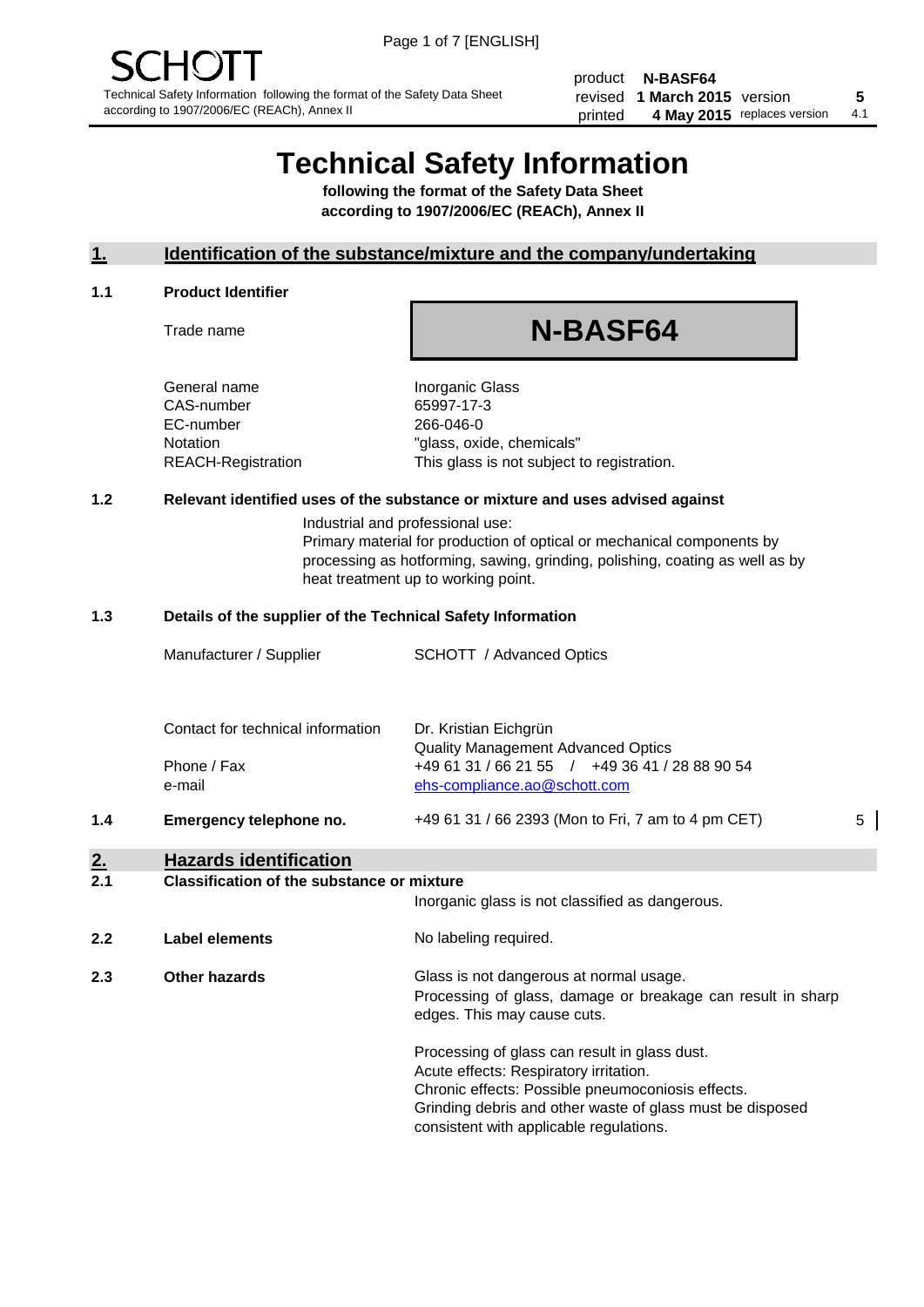### **3. Composition/information on ingredients**

#### **3.1 Substances**

As the substance glass is not included in the candidate list of substances of very high concern, currently there are no information duties according to article 33 of REACH. However for the production of glass we may use substances, which are on the candidate list and had been included in Annex XIV of the REACH regulation or could be included in future . These powdery substances are not present as such in the final glass; they are fully integrated into the glass matrix through the melting process. Thus they loose their original characteristics. The main components are listed as additional information in chapter 16. For more information please refer to ehs-compliance.ao@schott.com.

#### **3.2 Mixtures**

Glass is classified as substance acc. to regulation (EC) No 987/2008 (amending of Reach-Reg.).

#### **4. First aid measures**

#### **4.1 Description of first aid measures**

| <b>General information</b> | Glass is no hazardous substance. The following information<br>refer to glass dust and glass splinter which may result from<br>processing or breakage. |
|----------------------------|-------------------------------------------------------------------------------------------------------------------------------------------------------|
| <b>After inhalation</b>    | Supply fresh air; consult doctor in case of complaints                                                                                                |
| After skin contact         | Normally not dangerous.                                                                                                                               |
|                            | Consult doctor in case of complaints.                                                                                                                 |
| After eye contact          | Rinse under running water.                                                                                                                            |
|                            | Consult doctor in case of complaints.                                                                                                                 |
| <b>After swallowing</b>    | Consult doctor                                                                                                                                        |

#### **4.2 Most important symptoms and effects, both acute and delayed**

none known

**4.3 Indication of immediate medical attention and special treatment needed** 

|     |                                                                     | none                           |
|-----|---------------------------------------------------------------------|--------------------------------|
| 5.  | <b>Fire fighting measures</b>                                       |                                |
| 5.1 | <b>Extinguishing media</b>                                          | no requirements                |
| 5.2 | Special hazards arising from the substance or mixture               | none. Glass is noncombustible. |
| 5.3 | <b>Advice for firefighters</b>                                      | none                           |
| 6.  | <b>Accidental release measures</b>                                  |                                |
| 6.1 | Personal precautions, protective equipment and emergency procedures |                                |
|     |                                                                     | none                           |
| 6.2 | <b>Environmental Precautions</b>                                    | none                           |
| 6.3 | Methods and material for containment and cleaning up                | none                           |
| 6.4 | Reference to other sections                                         | none                           |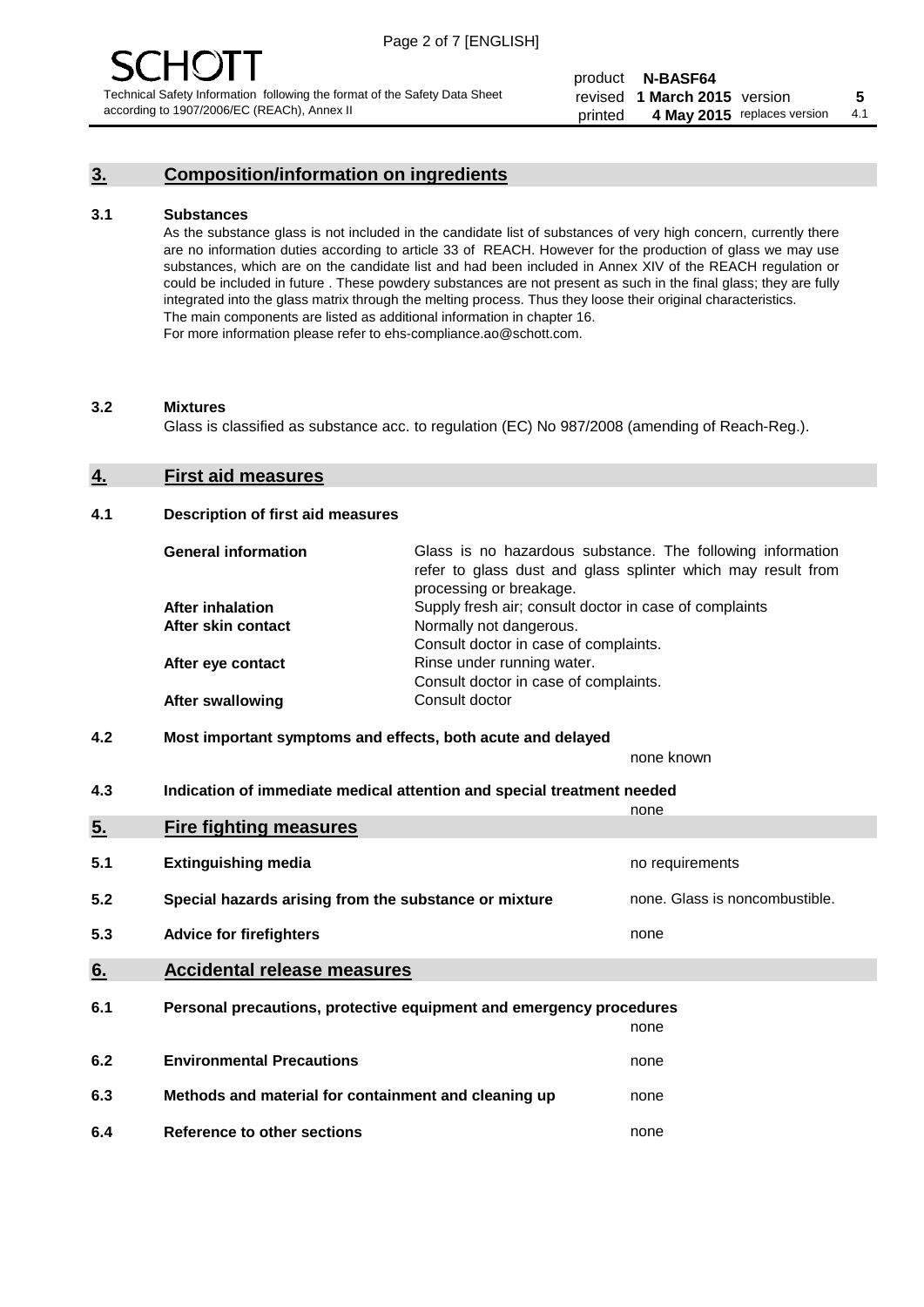

product **N-BASF64** revised **5 1 March 2015** version printed 4 May 2015 replaces version 4.1

| $\underline{\mathbf{7}}$ . | <b>Handling and storage</b>                                                                                      |                                                                                                                                                                                                                                                                                                                                                                                     |
|----------------------------|------------------------------------------------------------------------------------------------------------------|-------------------------------------------------------------------------------------------------------------------------------------------------------------------------------------------------------------------------------------------------------------------------------------------------------------------------------------------------------------------------------------|
| 7.1                        | <b>Precautions for safe handling</b>                                                                             | Avoid breakage because of injury risk by sharp edges.                                                                                                                                                                                                                                                                                                                               |
| 7.2                        | Conditions for safe storage, including any incompatibilities                                                     | Store in dry environment. Avoid excessive humidity.                                                                                                                                                                                                                                                                                                                                 |
| 7.3                        | Specific end use(s)                                                                                              | see section 1.2                                                                                                                                                                                                                                                                                                                                                                     |
| 8.                         | <b>Exposure controls / personal protection</b>                                                                   |                                                                                                                                                                                                                                                                                                                                                                                     |
| 8.1                        | <b>Control parameters</b><br>Regulation<br>Value<br>0,3 mg / $m3$<br>no information<br>peak limit<br>teratogenic | In case of dust formation, declaration for FUSED SILICA, CAS-No: 60676-86-0<br>TRGS 900 - GERMAN OCCUPATIONAL EXPOSURE LIMIT VALUES (01/2006)<br>(EXPOSURE LIMIT VALUE) with reference to the respirable fraction.<br>There is no reason to fear a risk of damage to the developing embryo<br>or foetus when limit value is adhered to                                              |
| 8.2                        | <b>Exposure controls</b><br>in general.                                                                          | Technical measures and appropriate work processes have higher priority than personal<br>protective equipment. Provide adequate ventilation by local exhaust ventilation or ventilation<br>Adequate assessment tools for verification of effectivity of the protective measures includes<br>methods of measurements as described in "Technischen Regeln for Gefahrstoffe (TRGS) 402. |
|                            | <b>Respiratory Protection</b>                                                                                    | Technical measure: wet grinding/processing, avoid dust<br>formation.<br>If glass dust or particulates are above the national exposure<br>limits use a national approved respirator for dust and fibers.                                                                                                                                                                             |
|                            | <b>Hand Protection</b>                                                                                           | Use protective gloves and safety wristbands for protection<br>against cut injuries.                                                                                                                                                                                                                                                                                                 |
|                            | Eye Protection                                                                                                   | Use industrial safety glasses that meet national standards.                                                                                                                                                                                                                                                                                                                         |
|                            | <b>Personnel Protection</b>                                                                                      | Use safety skirting for protection from sharp edges.<br>Wear safety shoes.                                                                                                                                                                                                                                                                                                          |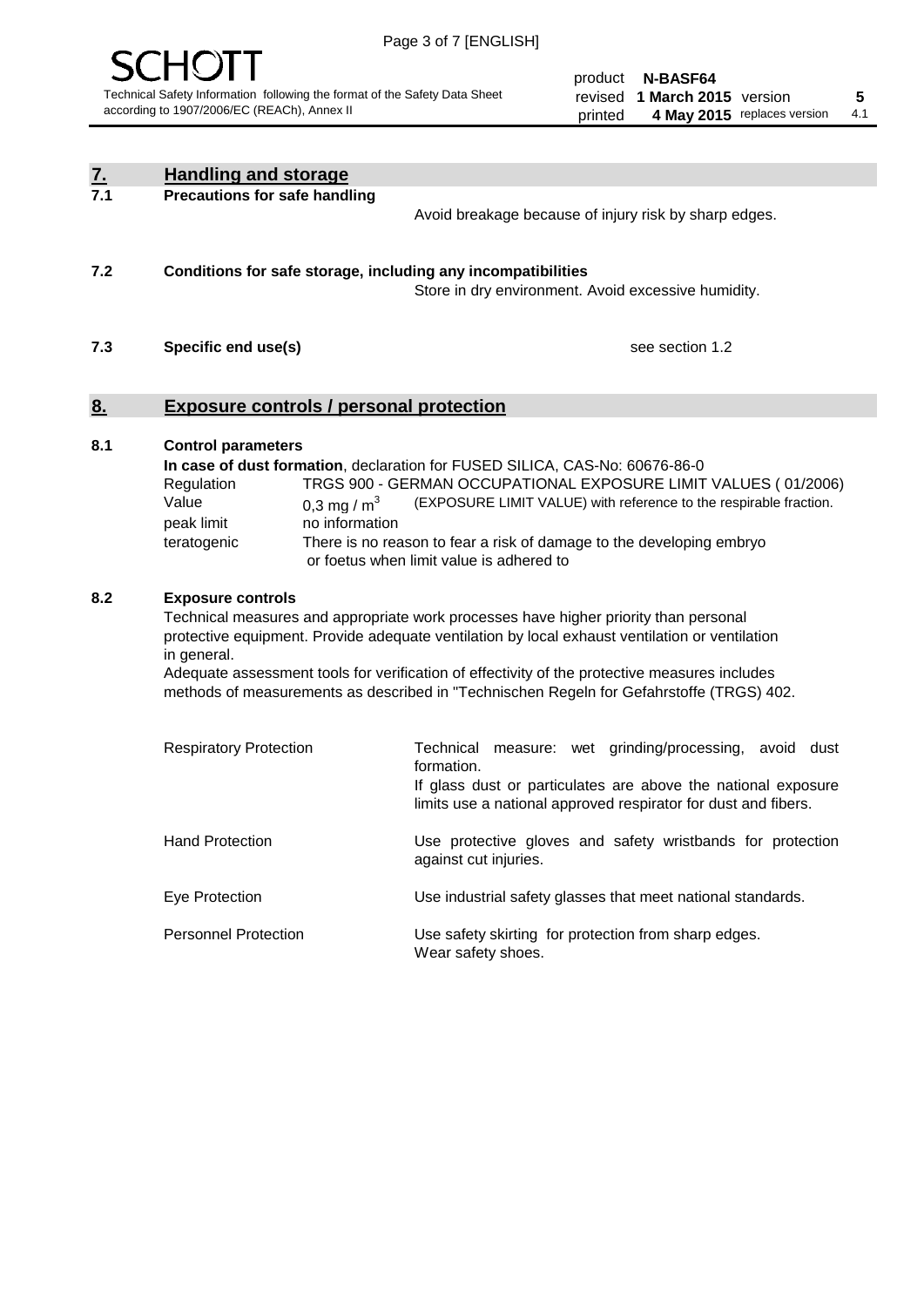#### **9. Physical and chemical properties**

#### **9.1 Information on basic physical and chemical properties**

|     | Appearance                            |                                                    |
|-----|---------------------------------------|----------------------------------------------------|
|     | <b>Physical state</b>                 | solid                                              |
|     | <b>Colour</b>                         | transparent or coloured                            |
|     | <b>Odour</b>                          | odourless                                          |
|     | pH-value                              | not applicable                                     |
|     | Boilling point/boilling range         | not applicable                                     |
|     | Melting point/melting range           | 582 °C                                             |
|     |                                       | Transformation temperature according to ISO 7884-8 |
|     | <b>Flashpoint</b>                     | not combustible                                    |
|     | <b>Combustibility</b>                 | not combustible                                    |
|     | Ignition temperature                  | none                                               |
|     | <b>Auto flammability</b>              | none                                               |
|     | Danger of explosion                   | none                                               |
|     | <b>Explosive limits upper / lower</b> | none                                               |
|     | <b>Oxidizing characteristics</b>      | none                                               |
|     | Vapour pressure                       | not applicable                                     |
|     | Density (20 °C)                       | $3,20$ g/ccm                                       |
|     | <b>Water solubility</b>               | not applicable                                     |
|     | <b>Fat solubility</b>                 | not applicable                                     |
|     | n-octanol-water partition coefficient | not applicable                                     |
|     | <b>Other information</b>              | none                                               |
| 9.2 | <b>Other information</b>              | none                                               |

## **10. Stability and Reactivity**

#### **10.1 Reactivity**

Glass is a stable material. Glass is inert to many chemicals, but may react to hot, strong alkaline solutions and with hydrofluoric, fluorosilicic and phosphoric acids. When heated to temperatures above the melting point, metal oxide fumes may be emitted.

Glass is an amorphous, inorganic, usually transparent or translucent substance consisting of a mixture of silicates or sometimes borates or phosphates as glass formers. With additions of modifiers a melt is produced at high temperatures, that cools to a solid state without crystallization.

#### **10.2 Chemical stability**

Glass is stable at normal environmental conditions.

**10.3 Possibility of hazardous reactions** 

No hazardous reactions at intended use.

| 10.4 | <b>Conditions to avoid</b>              | see section 10.1 |
|------|-----------------------------------------|------------------|
| 10.5 | Incompatible materials                  | see section 10.1 |
| 10.6 | <b>Hazardous decomposition products</b> | see section 10.1 |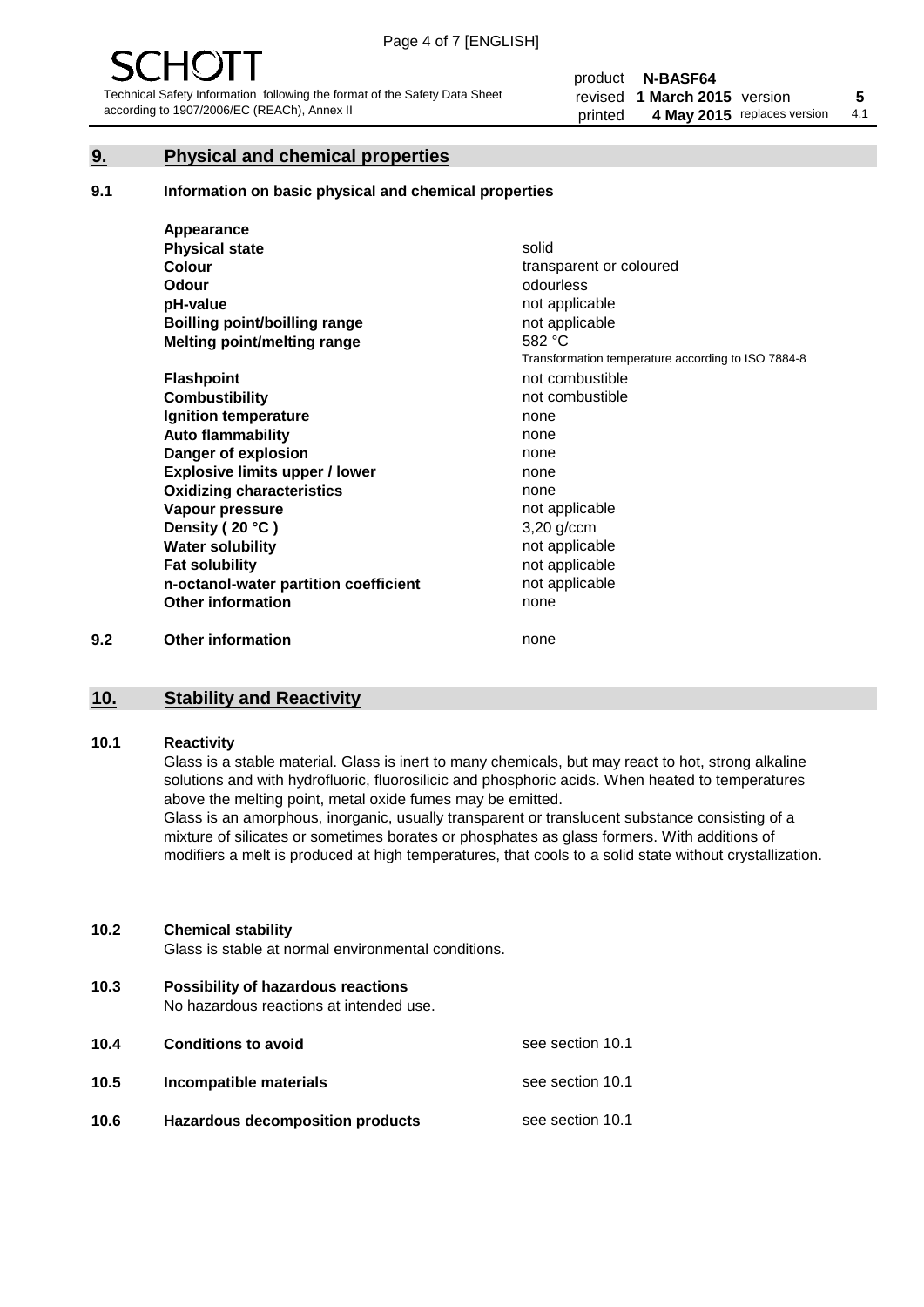

#### **11. Toxicological information**

**11.1 Information on toxicological effects** Toxicological data are not available.

### **12. Ecological information**

- **12.1 Toxicity**
- **12.2 Persistence and degradability**
- **12.3 Bioaccumulative potential**
- **12.4 Mobility in soil**
- **12.5 Results of PBT and vPvB assessment**
- **12.6 Other adverse effects**

#### **13. Disposal considerations**

**13.1 Waste treatment methods**

| Disposal according to local regulations |  |
|-----------------------------------------|--|
|                                         |  |

unknown unknown unknown unknown

unknown unknown

| <u>14.</u> | <b>Transport information</b>                                            |                     |
|------------|-------------------------------------------------------------------------|---------------------|
| 14.1       | <b>UN Number</b>                                                        | no requirements     |
| 14.2       | <b>UN Proper Shipping Name</b>                                          | no requirements     |
| 14.3       | <b>Transport hazard class(es)</b>                                       | no requirements     |
| 14.4       | Packing group                                                           | no requirements     |
| 14.5       | <b>Environmental hazards</b>                                            | no requirements     |
| 14.6       | Special precautions for user                                            | see sections 6 to 8 |
| 14.7       | Transport in bulk according to Annex II of MARPOL73/78 and the IBC Code |                     |
|            |                                                                         | no requirements     |

#### **15. Regulatory information**

#### **15.1 Safety, health and environmental regulations/legislation specific for the substance or mixture**

**REACH** Under REACH glass is classified as a "Substance". According to Appendix V Number 11 of the REACh regulation glass is exempted from registration if specified conditions are met. SCHOTT AG, Advanced Optics has examined this conditions for its products. This glass is not subject to registration.

**RoHS** This glass does not contain - according to our knowledge - materials in concentrations, whose placing on the market is forbidden in accordance to the current requirements of the European Directive 2011/65/EU.

#### **United Nations Globally Harmonized System (UN-GHS) related to safety information.**

This information considers also the requirements of the UN-GHS related to safety information.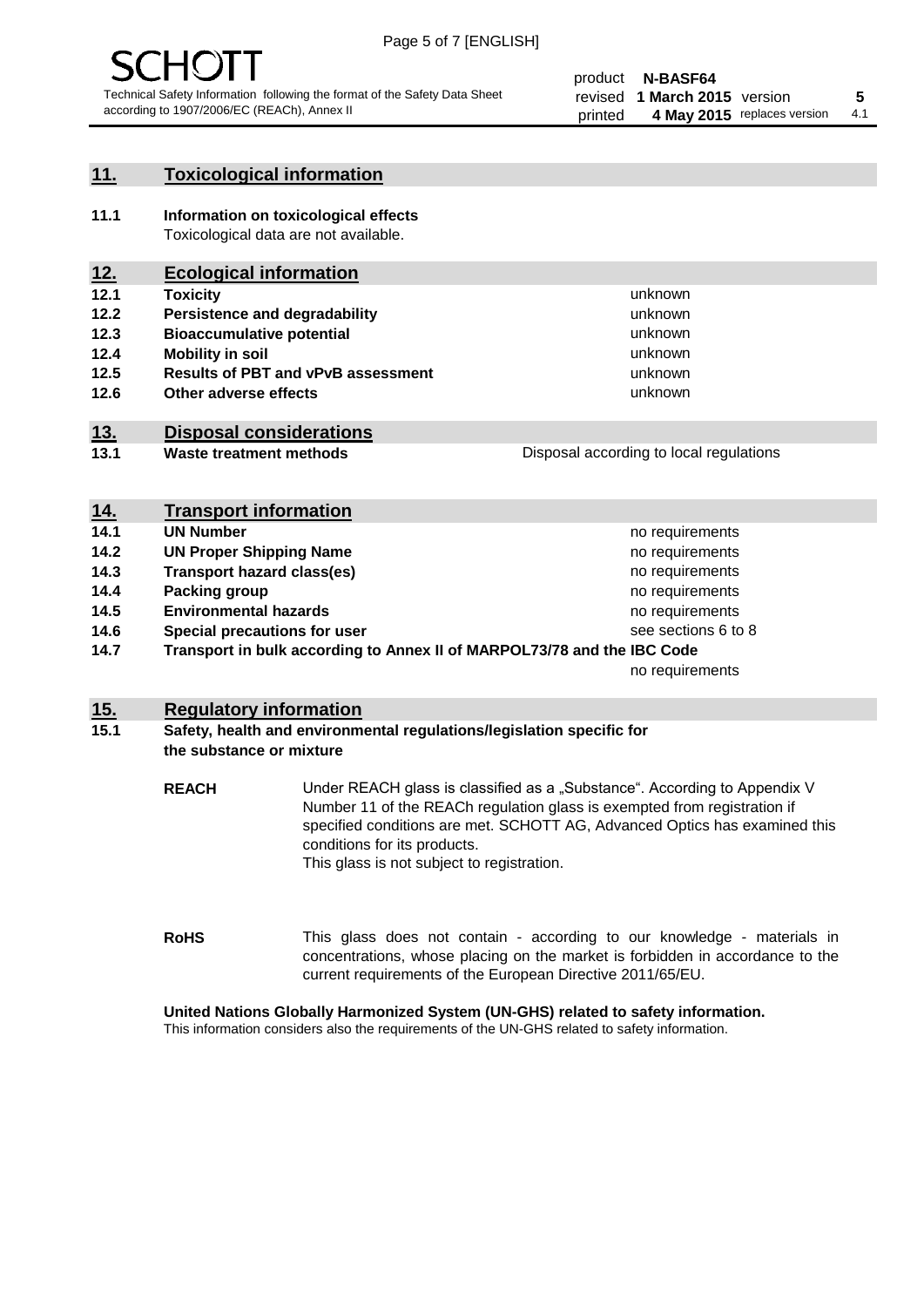# - JF

Technical Safety Information following the format of the Safety Data Sheet according to 1907/2006/EC (REACh), Annex II

#### product **N-BASF64** revised **5 1 March 2015** version printed 4 May 2015 replaces version 4.1

#### **15.2 Chemical Safety Assessment**

A Chemical Safety Assessment has not been carried out.

#### **16. Other information**

#### **16.1 Composition of mixture according to raw materials, based on the oxides.**

| chemical               |               | proportion    | <b>SVHC (REACH)</b> | Reg.      | <b>OSHA</b>                                   | <b>ACGIH</b>        | Carc. |
|------------------------|---------------|---------------|---------------------|-----------|-----------------------------------------------|---------------------|-------|
| name                   | <b>CAS-No</b> | of weigth (%) | (Y/N)               | (Y/N)     | <b>PEL</b>                                    | <b>TLV</b>          | (Y/N) |
| <b>Boron Oxide</b>     | 1303-86-2     | $1 - 10$      | Yes                 | Yes       | $15 \text{ mg/m}^3$                           | $10 \text{ mg/m}^3$ | No.   |
| Calcium Oxide          | 1305-78-8     | $10 - 20$     | <b>No</b>           | Yes       | $5 \text{ mg/m}^3$                            | $2 \text{ mg/m}^3$  | No    |
| Potassium Oxide        | 12136-45-7    | $1 - 10$      | <b>No</b>           | <b>No</b> | N/A                                           | N/A                 | No    |
| Lanthanum Oxide        | 1312-81-8     | $1 - 10$      | <b>No</b>           | <b>No</b> | N/A                                           | N/A                 | No    |
| Lithium Oxide          | 12057-24-8    | $1 - 10$      | <b>No</b>           | Yes       | N/A                                           | N/A                 | No    |
| Magnesium Oxide        | 1309-48-4     | $1 - 10$      | <b>No</b>           | Yes       | 10 mg/m <sup>3</sup>                          | $10 \text{ mg/m}^3$ | No    |
| Sodium Oxide           | 1313-59-3     | $1 - 10$      | <b>No</b>           | <b>No</b> | N/A                                           | N/A                 | No    |
| Niobium Pentoxide      | 1313-96-8     | $1 - 10$      | <b>No</b>           | <b>No</b> | N/A                                           | N/A                 | No    |
| Phosphorous Oxide      | 1314-56-3     | < 1           | <b>No</b>           | No        | N/A                                           | N/A                 | No    |
| Antimony Trioxide      | 1309-64-4     | < 1           | <b>No</b>           | Yes       | $0.5 \,\mathrm{mg/m^3}$ 0.5 mg/m <sup>3</sup> |                     | Yes   |
| Silica                 | 14808-60-7    | $30 - 40$     | <b>No</b>           | Yes       | 0.1 mg/m <sup>3</sup> 0.025 mg/m <sup>3</sup> |                     | No    |
| <b>Strontium Oxide</b> | 1314-11-0     | $1 - 10$      | <b>No</b>           | <b>No</b> | N/A                                           | N/A                 | No    |
| <b>Titanium Oxide</b>  | 13463-67-7    | $1 - 10$      | <b>No</b>           | Yes       | $15 \text{ mg/m}^3$                           | 10 mg/m $3$         | No    |
| Zirconium Oxide        | 1314-23-4     | $1 - 10$      | <b>No</b>           | Yes       | $5 \text{ mg/m}^3$                            | $5 \text{ mg/m}^3$  | No    |
|                        |               |               |                     |           |                                               |                     |       |

**The classification and limiting values are valid for the raw materials, see section 3. Glass is not a substance of very high concern (SVHC).**

#### **Explanations to the data in the table**

| SVHC(REACH)        | The raw material is listed in the candidate list of the substances of very high<br>concern                                                                 |
|--------------------|------------------------------------------------------------------------------------------------------------------------------------------------------------|
| Reg.               | Regulated chemical substance per list OSHA Regulations (Standards - 29 CFR)<br>Subpart 1910.1000 Tables Z1 to Z3 Limits for Air Contaminants               |
| OSHA / PEL         | Permissible exposure limit – for chemical materials, issued by the OSHA                                                                                    |
| <b>ACGIH / TLV</b> | Threshold limit value - chemical substances classification by the ACGIH                                                                                    |
| <b>OSHA</b>        | Occupational Safety and Health Administration, an organization of the US.<br>Department of Labor (www.osha.gov).                                           |
| <b>ACGIH</b>       | American Conference of Governmental Industrial Hygienists (ACGIH), an<br>member-based organization that advances occupational and environmental<br>health. |
| Carc.              | Chemical substance classified as carcinogen                                                                                                                |